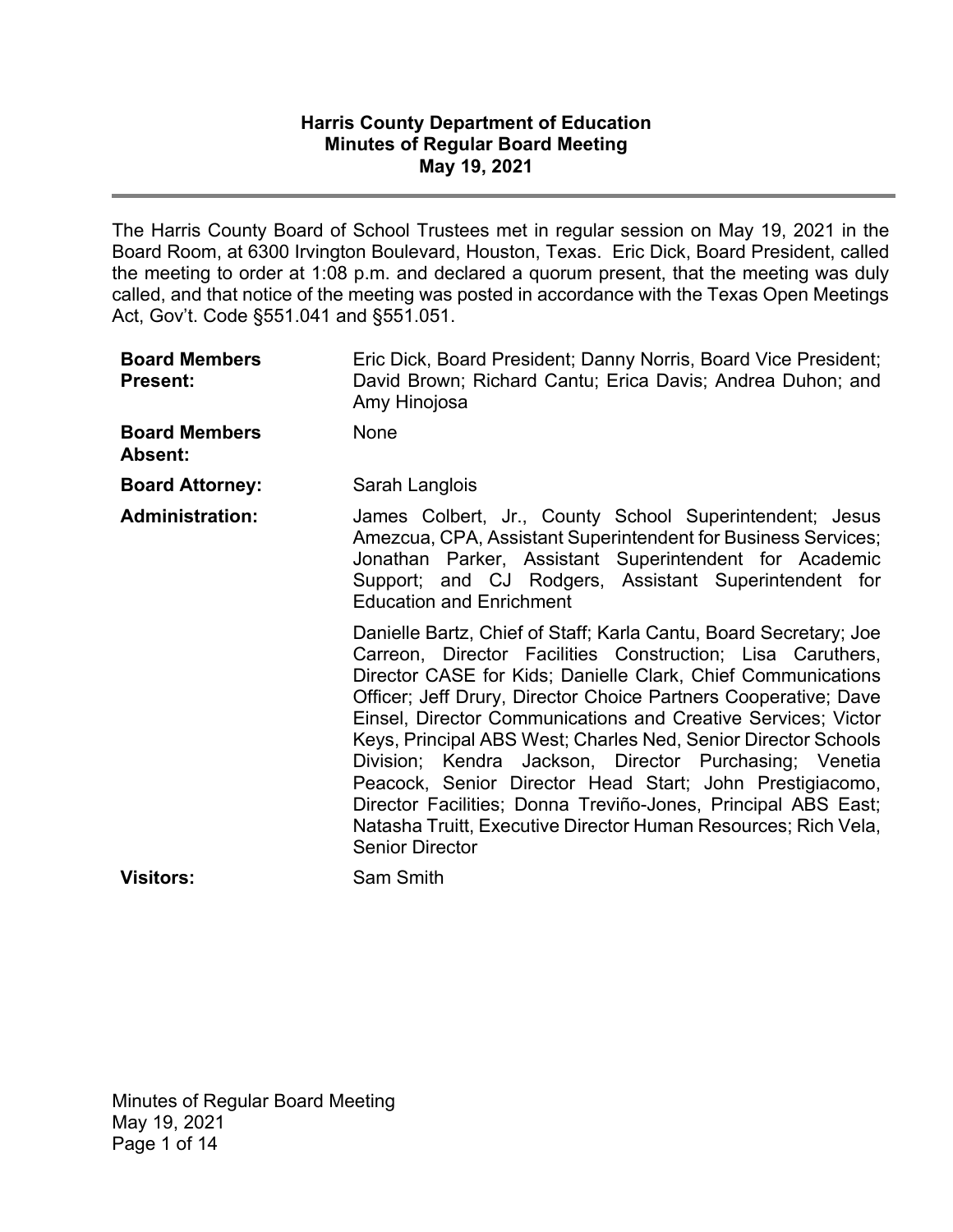- 1. **Invocation** - Colina Poullard, Teaching and Learning Center
- 2. **Pledge of Allegiance to the US flag** - Patty Menard, Human Resources
- 3. **Pledge of Allegiance to the Texas flag** - Patty Menard, Human Resources
- 4. **Open Forum** - Gov't Code 551.003 (5) - Public Participation. Pursuant to Policy BED (Local), a citizen who wishes to speak may do so by completing a participation request card available at the Board room at least 10 minutes prior to a regular Board meeting.

*No one from the public requested to address the Board.* 

#### 5. **Reports and presentations**:

A. **Superintendent Monthly Report** - James Colbert, Jr.

*Superintendent Colbert reported on the promotion of Kendra Jackson as the Purchasing Director. Mr. Colbert announced the construction bid openings for the new ABS East campus project and informed the board that 15 contractors responded. The superintendent updated the board on changes to current HCDE COVID-19 restrictions in compliance with Governor Abbott's executive order. Mr. Colbert detailed a three-tier approach heading into June 4, 2021. Mr. Colbert complimented staff for their diligence in compliance with protocols. Superintendent Colbert reminded board members that board walks to visit campuses and facilities are scheduled for May 25 and 27. Finally, Superintendent Colbert shared the sad news that his friend and mentor, Dr. Marcus Nelson passed away Saturday.*

B. **Recognition of Teacher of the Year** - Jonathan Parker, Assistant Superintendent for Academic Support Services

*Jonathan Parker introduced the Educational Aide of the Year, Ta'keia Anderson, AB East. Dr. Charles Ned, Senior Director of Schools, introduced the Teacher of the Year, Lopamudra Gupta, Fortis Academy.* 

- C. **Annual Division Update on Teaching & Learning Center**  Andrea Segraves, Teaching and Learning Center
- D. **Annual Division Update on Human Resources** Natasha Truitt, Executive Director gave the HR annual update.
- E. **Reports of Board Committees** Committee Chairs

*Eric Dick expressed that he would like two or three of the existing board committees to meet on board meeting dates in order to establish the direction of each committee. Amy Hinojosa agreed that a first meeting of committees should take place in order to initiate discussion and give the committees direction.* 

*Andrea Duhon reported that the Communications and Public Relations Committee met earlier that day and discussed the teacher supply program with the Education Foundation of Harris County and the necessary efforts to inform the public and teachers. The committee also discussed efforts to get more community leaders involved in the* 

Minutes of Regular Board Meeting May 19, 2021 Page 2 of 14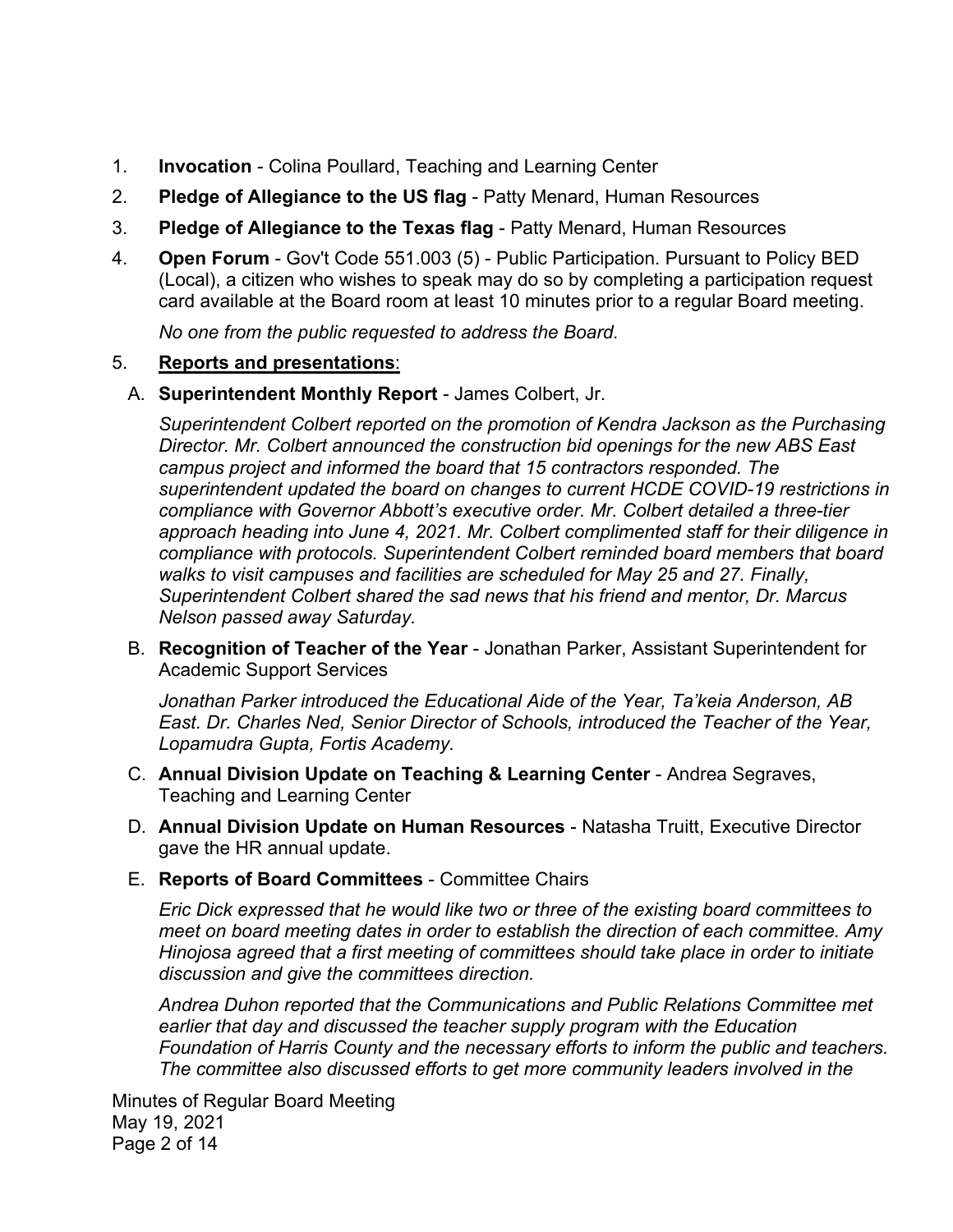*Head Start SuperMENtor readings by becoming ambassadors to Chambers of Commerce and other organizations in an effort to get the word out about the reading program.* 

*Erica Davis expressed that she is looking forward to meeting with the Special Schools and Government Relations committees soon.* 

*David Brown announced the Head Start Policy Council committee meeting on May 25.* 

F. **Other reports from Board members** concerning attendance or participation in a board or HCDE-related conference, event, activity, or committee; accolades for an HCDE staff member or other deserving person.

*Andrea Duhon left the room at 2:01 and returned at 2:03 p.m.* 

*Richard Cantu thanked the administration and staff for maintaining the facilities particularly during the pandemic. He congratulated the Educational Aide of the Year, Ta'keia Anderson, AB East, and the Teacher of the Year, Lopamudra Gupta, Fortis Academy. Mr. Cantu shared that he is currently participating in the American Leadership Forum (ALF) class and his fellow classmate, Sally Harris King, a former employee of HCDE's Therapy Services Division, speaks highly of HCDE. Mr. Cantu congratulated her on her recent appointment to the state board of occupational therapy by Governor Greg Abbott.* 

*Danny Norris reported on his SuperMENtor reading program within the Head Start Division and expressed his excitement to participate in the program next year and to extend the opportunity to others.* 

*Eric Dick left the room at 2:06 p.m. and returned at 2:07 p.m.* 

G. **Monthly Financial Reports through 04/30/2021** - Jesus Amezcua, Assistant Superintendent for Business Services

*Erica Davis left the meeting at 2:15 p.m. and did not return.* 

*There were no items removed from the consensus agenda.* 

*Motion made by Amy Hinojosa, seconded by Andrea Duhon to approve all items in the consensus agenda.* 

*Motion passes with 6-0 voting to approve all items in the consensus agenda.* 

#### 6. **ACTION ITEMS - CONSENSUS**

# A. **Consider approval of the following Business Services items:**

- 1. Monthly Disbursement Report
- 2. Monthly Budget Amendment Report
- 3. Monthly Investment Report for April 2021

# B. **Consider approval of the following Board Meeting Minutes:**

1. 04/14/2021 Audit Committee Meeting

Minutes of Regular Board Meeting May 19, 2021 Page 3 of 14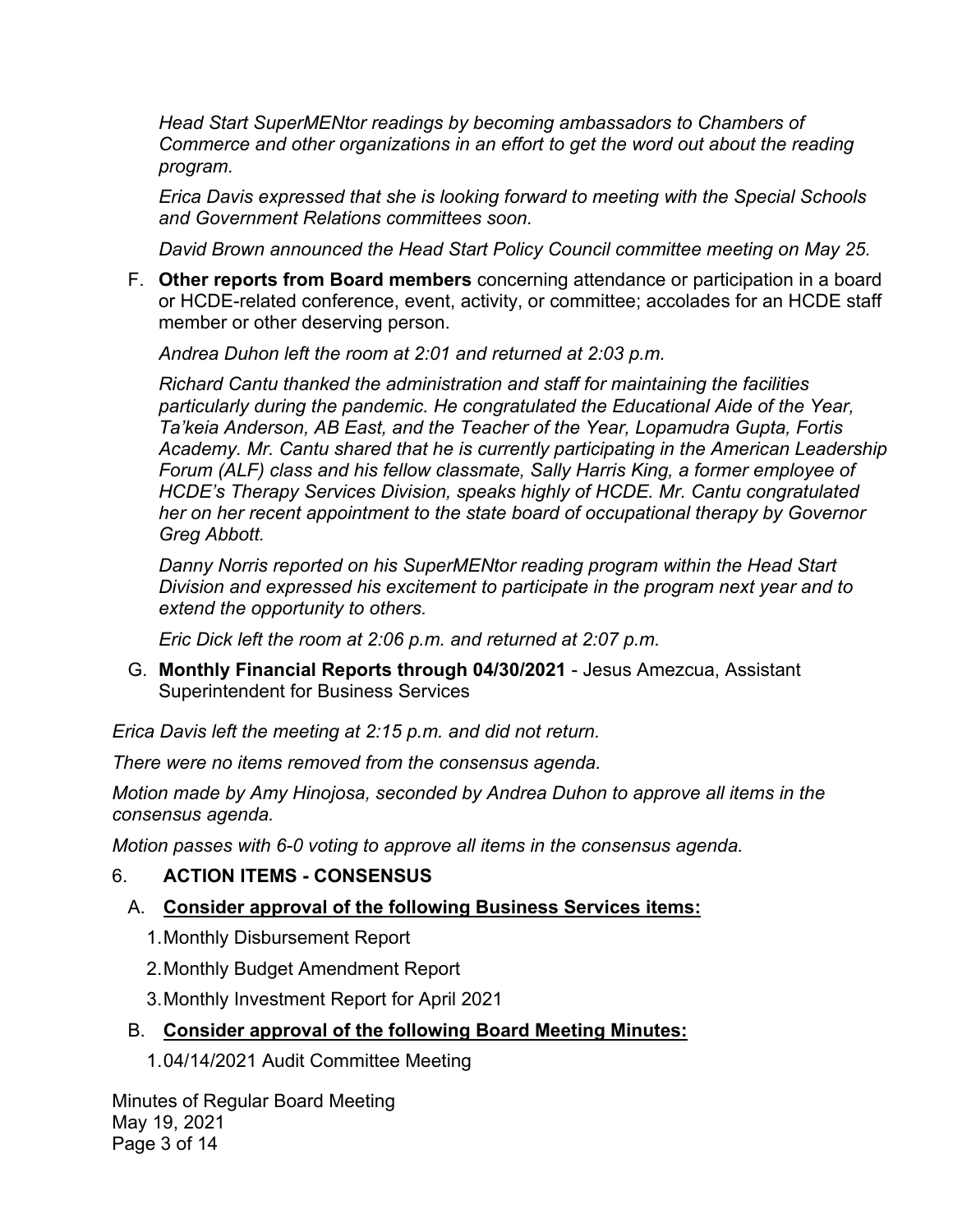- 2. 04/21/2021 Government Relations Committee Meeting
- 3. 04/21/2021 Board Meeting
- 4. 04/30/2021 Board Hiring Committee Meeting

# C. **Consider acceptance of the following grant awards:**

- 1. **Consider approval to submit the Harris County Department of Education Head Start 2021 COVID-19 Carryover Grant request in the amount of \$344,197** from Grant Number 06CH011535 to the U.S. Department of Health and Human Services (HHS), Office of Head Start (OHS).
- 2. **Consider approval to submit the Harris County Department of Education Head Start (EHS) for Early Head Start Expansion and Start-up Carryover Grant request in the amount of \$147,792** from Grant Number 06CH011535 to the U.S. Department of Health and Human Services (HHS), Office of Head Start (OHS).
- 3. **Consider acceptance of the Notice of Award (NOA) 06HE000969-01-00 from the Department of Health and Human Services (HHS) Administration for Children and Families (ACF) for new additional COVID-19 funds for the Head Start Division in the amount of \$350,328.00** for the budget period of 04/01/2021 through 3/31/2023.

# D. **Consider ratification/approval of the following Interlocal Contracts:**

- 1. **Ratify award RFP#20/042KJ for Partnership Project Grant and Approve \$60,000 contract to the YMCA of Greater Houston per CH Local FY21.** The Partnership Project grant award of \$40,000 is to serve Houston Texans YMCA and MD Anderson YMCA for a total of 90 students; this grant award is in addition to a \$20,000 City Connections grant award for YMCA of Greater Houston serving 40 students in City Council District A and 40 students in City Council District G for a total aggregate amount of \$60,000 with CASE for Kids. 2. **Ratify award of RFP#20/042KJ for Partnership Project Grant and Approve \$61,100**
- **contract with Multicultural Education and Counseling through the Arts (MECA) per CH Local FY21. The Partnership Project grant award of \$40,000 to MECA will serve Dow School and Talento Bilingue De Houston for a total of 340 students**; the Partnership Project grant is in addition to a \$5,000 City Connections grant award for MECA serving 170 students in City Council H and a Select Service Provider service agreement for \$16,100 to serve 80 students at Burnett Elementary in Houston ISD and Boys and Girls Clubs Holthouse and Havard for a total aggregate amount of \$61,100 with CASE for Kids.
- E. **Consider approval of the following items for the HCDE Choice Partners Cooperative:** 
	- 1. **Consider approval of Contract Renewal option for job no. 19/032TJ Produce and Other Specialty Products with the following vendors**: Brothers Produce, Inc. (#19/032TJ-01) and Hardie's Fruit and Vegetable Co. Houston, LP dba Hardie's Fresh Foods (#19/032TJ-03) for the period of 08/01/2021 through 07/31/2022.

Minutes of Regular Board Meeting May 19, 2021 Page 4 of 14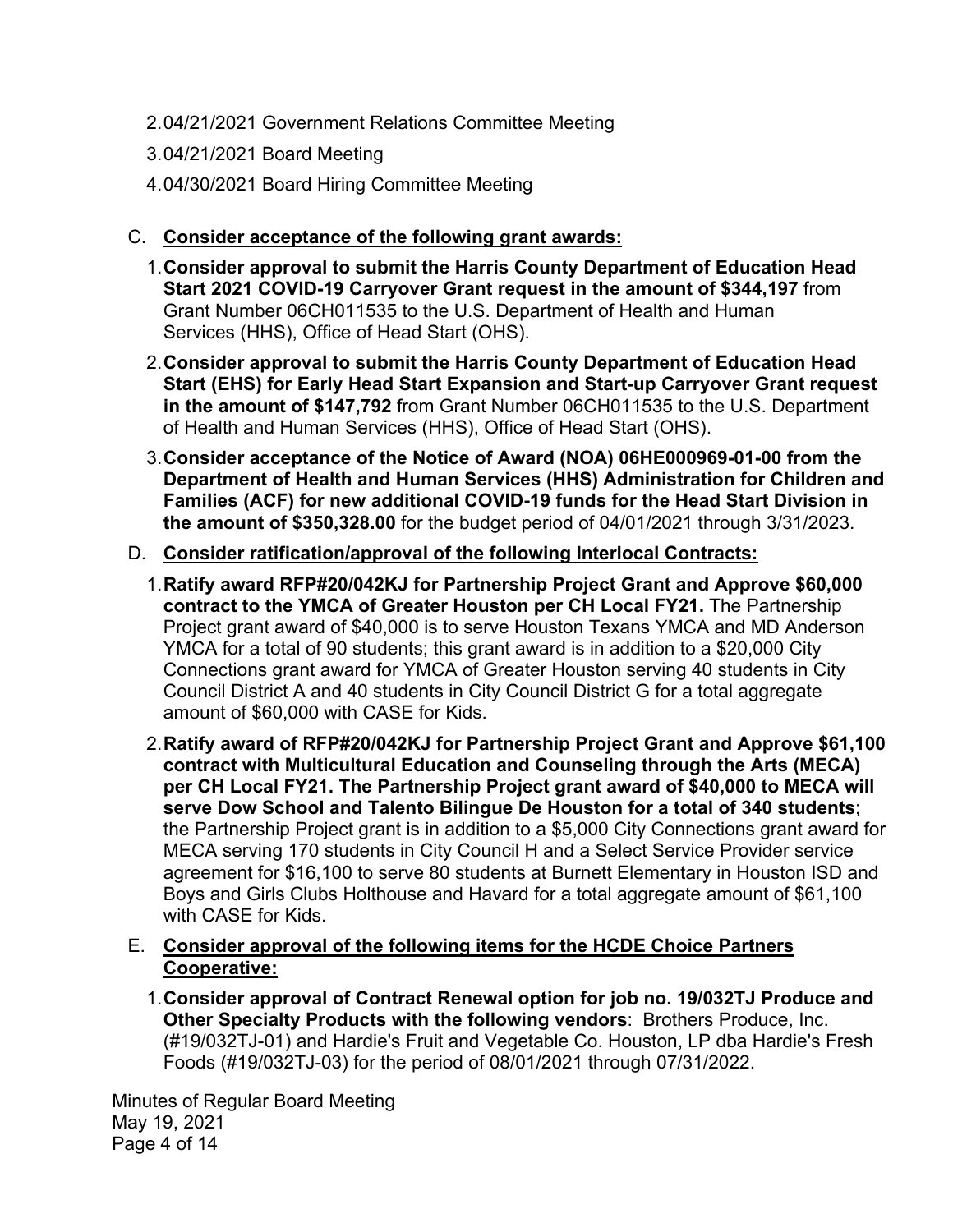- 2. **Consider approval of the Contract Award for Choice Partners job no. 21/035TP for Bottled Drinking Water, Coolers, and Other Beverage Related Products with the following vendors**: BHRS Group dba Avalon (21/035TP-01); DS Services of America dba Sparkletts (21/035TP-02); Nestle Waters North American, Inc. dba ReadyRefresh by Nestle, a division of Nestle Waters North America (21/035TP-03); and The Masters Distribution Systems Company, Inc. (21/035TP-04) for the period of one (1) year starting 06/20/2021 through 06/19/2022.
- 3. **Consider approval of a Contract Renewal option for job no. 20/036TP for Commercial Food Distributor with the following vendors:** Gordon Food Service, Inc (#20/036TP-01) and Labatt Institutional Supply Company dba Labatt Food Service LLC (#20/036TP-02) for the period 08/01/2021 through 07/31/2022.
- 4. **Consider approval of the Contract Award for Choice Partners job no. 21/036TP for Dairy and Other Related Products with the following vendor:** New Dairy HoldCo, LLC dba Borden Dairy (21/036TP-01) for the period 08/1/2021 through 7/31/2022.
- 5. **Consider approval of the Contract Award for Choice Partners job no. 21/037LS for Bread and Tortilla Products with the following vendor:** Kurz and Co. (21/037LS-01) for the period 08/1/2021 through 07/31/2022.
- 6. **Consider approval of Contract Renewal option for job no. 18/042KC for Waste & Recycling Collection Services with the following vendor:** Waste Management of Texas, Inc. (#18/042KC-02) for the period 06/20/2021 through 06/19/2022.
- 7. **Consider approval of Contract Renewal option for job no. 19/034KC for Musical Instruments & Related Items with the following vendors:** Universal Melody Services, LLC dba Brook May Music/H&H Music (#19/034KC-02); Guitar Center Stores, Inc. dba Music & Arts Center (#19/034KC-04), and West Music Company, Inc. (#19/034KC-07) for the period of 06/19/2021 through 06/18/2022.
- 8. **HCDE Interlocal Agreements with:** School of Excellence, San Antonio, Texas; Gilmer ISD, Gilmer, Texas; The Paradigm Project, Houston, Texas; Orange County Drainage District, Orange, Texas; North Texas Municipal Water District, Wylie, Texas, and County of Lavaca, Hallettsville, Texas.

## F. **Consider approval of the following items for Internal Purchasing:**

- 1.**Consider approval of Contract Renewal option for job no. 19/019KJ HVAC Testing and Balancing with the following vendors:** Campos Engineering Inc. and National Precision, LLC. for the period of 06/19/2021 through 06/18/2022.
- 2.**Consider approval of a Contract Renewal option for job no. 20/041KJ Youth Pathways: Digital Badging Initiative / Digital/Web-Based E-Portfolio/Digital Badging System with the following vendors:** Instructure, Inc., and PHS Capital, Inc. for the period of 06/01/2021 through 05/31/2022.
- 3.**Consider approval of Contract Award for job no. 21/025YR Professional Development Services for the Harris County Department of Education Teaching and Learning Center Divison with the following proposer(s):** Amanda Morgan; Be

Minutes of Regular Board Meeting May 19, 2021 Page 5 of 14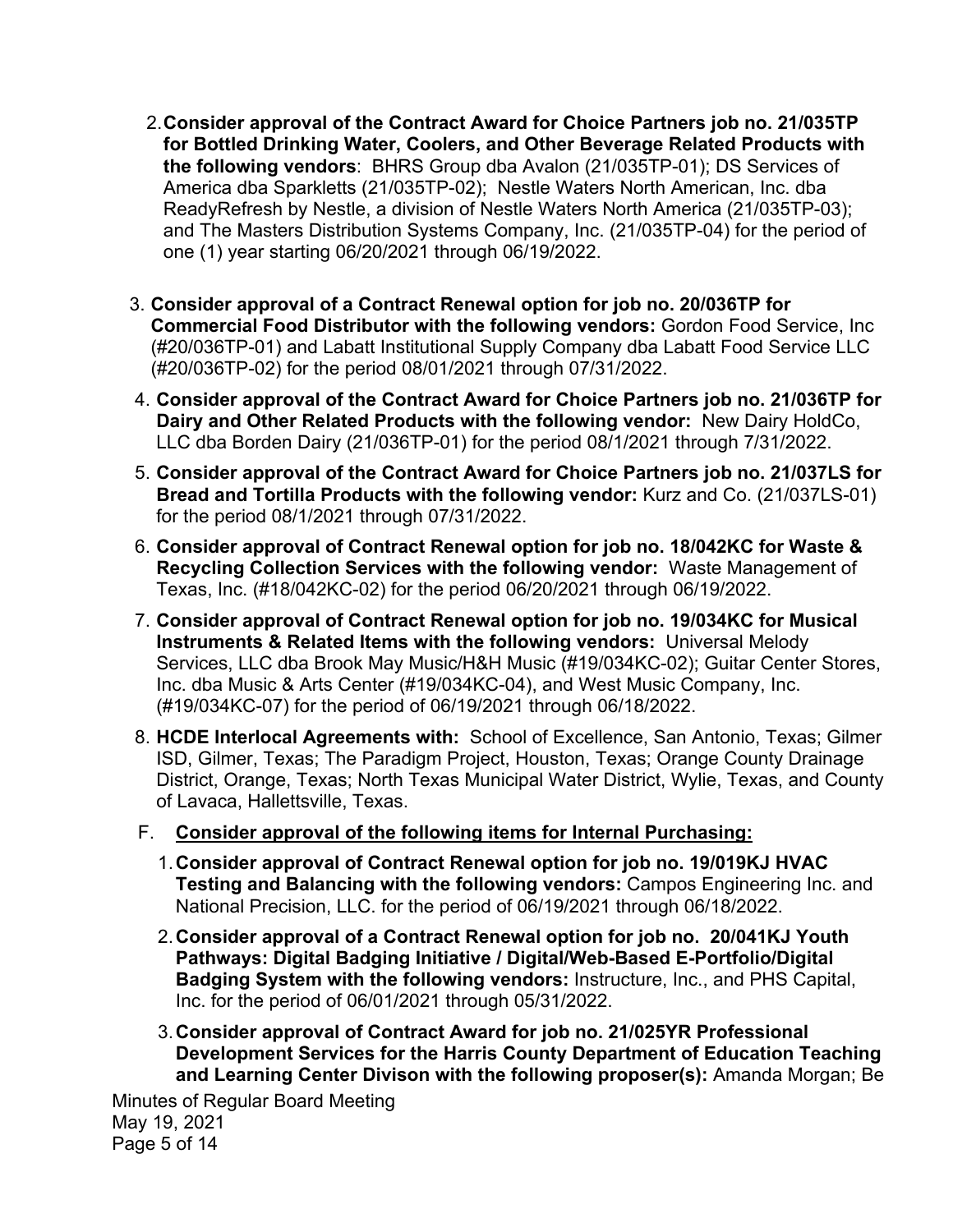Glad, LLC; The Children's Museum of Houston; Cindy Puryear Consulting Services, LLC; Education Elements, Inc.; Engaging Learners, LLC; eTeaching Me dba Love N Learn At Home; GV Implementation Solutions; Lakeshore Learning Materials; Blue Daisy Consulting, LLC dba Lead Your School; Marzano Resources, LLC; MGT of America Consulting, LLC; National Inventors Hall of Fame, Inc.; National Training Network, Inc.; Nylinka School Solutions; PowerSchool Group, LLC; Tammy Rodney; Teaching Strategies, LLC; Think Big Learning; Untapped Genius; Writers in the Schools, and Young Audiences, Inc. of Houston for the period of 05/19/2021 through 05/18/2022.

- 4.**Consider approval of a Contract Renewal option for job no. 20/039YR Early Head Start Child Care Partnership with the following vendors:** John G. Jones Learning Center; Fellowship of Purpose Early Childhood Learning Center; Let's Learn Christian Learning Center, Inc.; and Deskot, LLC dba Kool Kids Daycare for the period of 06/17/2021 through 06/16/2022.
- 5.**Consider approval of Contract Award for job no. 21/027YR Nutrition Services Consultant with the following proposer(s):** Community Nutrition Outreach Services and Foodservice Peeps LLC for the period of 05/19/2021 through 05/18/2022.
- 6.**Consider approval of Contract Award for RFQ job no. 21/028YR for Audit Services for Harris County Department of Education to the firm offering the best value to HCDE and meeting the specifications outlined in the proposal:** Whitley Penn, LLP for the period of 05/19/2021 through 05/18/2022 (and approving the amount of \$54,100 for FY 2021).
- G. **Consider ratification of Interlocal (revenue) contract for FY 2022 in the aggregate amount of \$166,971 with Academic and Behavior School West with the following district:** Conroe ISD for seven (7) out of-county annual contracts in the amount of \$166,971 (\$23,853 each) for the contract period of 08/23/2021 through 06/03/2022.

#### 7. **ACTION ITEMS - NON-CONSENSUS**

A. **Consider approval of a resolution to increase the over 65 exemption for the tax year 2021 from \$160,000 to \$229,000** and providing notice to the Harris County Appraisal District and Harris County Tax Office.

*Motion made by Danny Norris, seconded by David Brown to approve a resolution to increase the over 65 exemption for the tax year 2021 from \$160,000 to \$229,000 and providing notice to the Harris County Appraisal District and Harris County Tax Office.* 

*Motion passes with 6-0 voting to approve.*

B. **Consider approval of advertising contract with Love Advertising under RFP # 19/047KC-03 in the amount of \$85,000 for Adult Education recruitment and workforce program development awareness (applicable grant period for federal funds will be utilized) and in the amount of \$100,000 for Head Start and Early Head Start** for children and family recruitment and program awareness from the

Minutes of Regular Board Meeting May 19, 2021 Page 6 of 14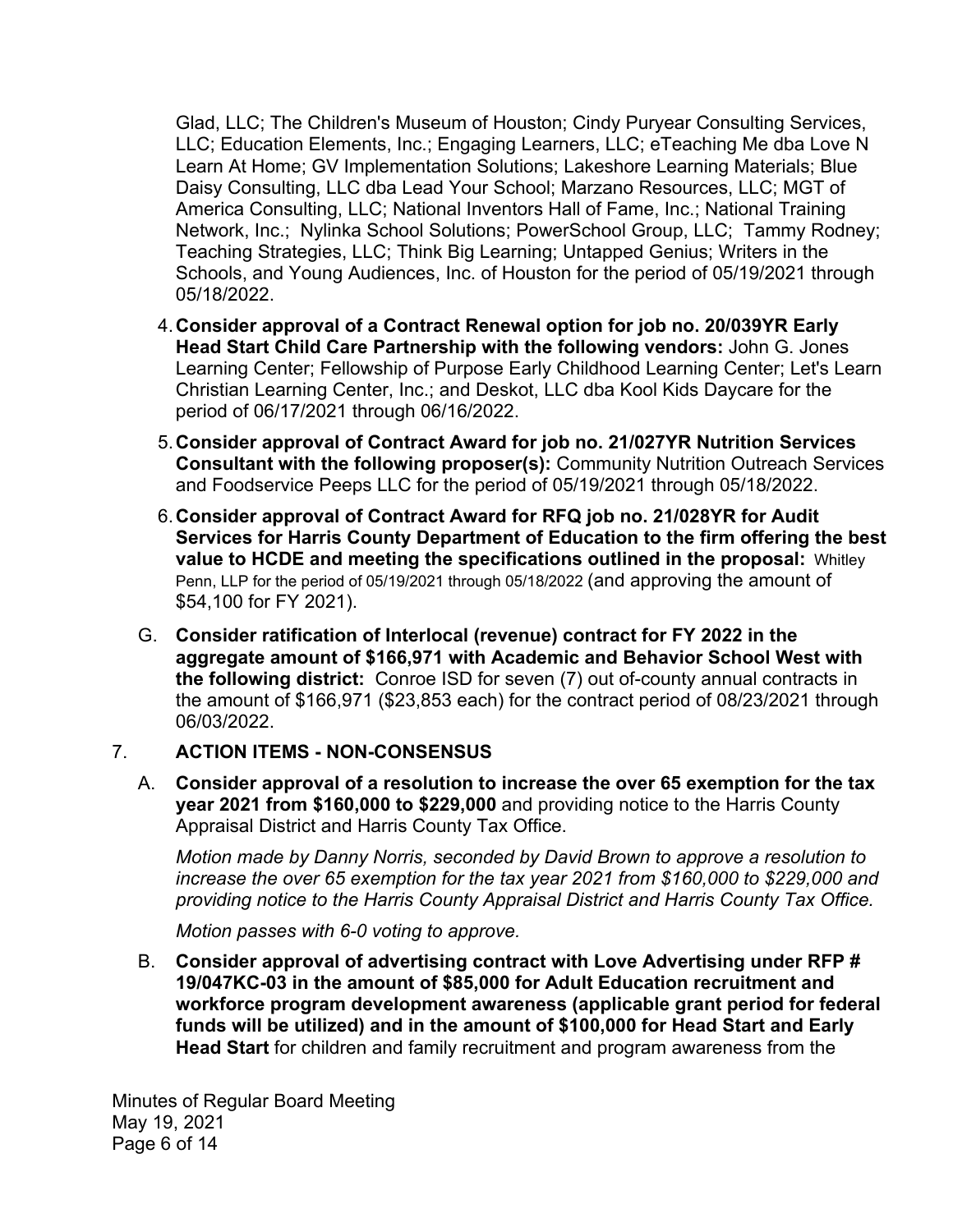period of May 19, 2021 through December 31, 2021 (ARA federal funds will be utilized).

*Motion made by Andrea Duhon, seconded by Danny Norris to approve an advertising contract with Love Advertising under RFP # 19/047KC-03 in the amount of \$85,000 for Adult Education recruitment and workforce program development awareness (applicable grant period for federal funds will be utilized) and in the amount of \$100,000 for Head Start and Early Head Start for children and family recruitment and program awareness from the period of May 19, 2021 through December 31, 2021 (ARA federal funds will be utilized).* 

*Motion passes with 6-0 voting to approve.* 

C. **Consider approval of the Harris County Department of Education Head Start/Early Head Start Student Selection Criteria for the 2021-2022 school year.** 

*Motion made by David Brown, seconded by Danny Norris to approve the Harris County Department of Education Head Start/Early Head Start Student Selection Criteria for the 2021-2022 school year.* 

*Motion passes with 6-0 voting to approve.* 

D. **Consider ratification of Services Agreement with Blackmon Mooring (Job No. 19/042MJ-01) for Disaster Mitigation and Contents due to the February 2021, Winter Storm URI for Sheffield Head Start in the total amount of \$249,155.73 (**funds will be used from KQC lease vendor insurance proceeds for the mitigation and from McGriff & Seibel from insurance proceeds for the cleaning, testing, removal and storage of the contents).

*Motion made by Danny Norris, seconded by Richard Cantu to ratify a Services Agreement with Blackmon Mooring (Job No. 19/042MJ-01) for Disaster Mitigation and Contents due to the February 2021, Winter Storm URI for Sheffield Head Start in the total amount of \$249,155.73 (funds will be used from KQC lease vendor insurance proceeds for the mitigation and from McGriff & Seibel from insurance proceeds for the cleaning, testing, removal and storage of the contents).* 

*Motion passes with 6-0 voting to approve.*

E. **Consider approval of amendment to Professional Services Agreement with English + Associates Architects, Inc. for the design of the Coolwood Head Start Center to change the calculation of compensation from a method based on percentage of construction costs to a method based on a stipulated sum as required by the federal funds regulations under 2 C.F.R. 200.324.** (The total amount of the compensation will remain the same at \$428,538.06, and the contract was procured under RFQ # 20/043IA. This project is funded with federal funds).

*Motion made by Danny Norris, seconded by David Brown to approve amendment to Professional Services Agreement with English + Associates Architects, Inc. for the design of the Coolwood Head Start Center to change the calculation of compensation from a method based on percentage of construction costs to a method based on a stipulated sum as required by the federal funds regulations under 2 C.F.R. 200.324.* 

Minutes of Regular Board Meeting May 19, 2021 Page 7 of 14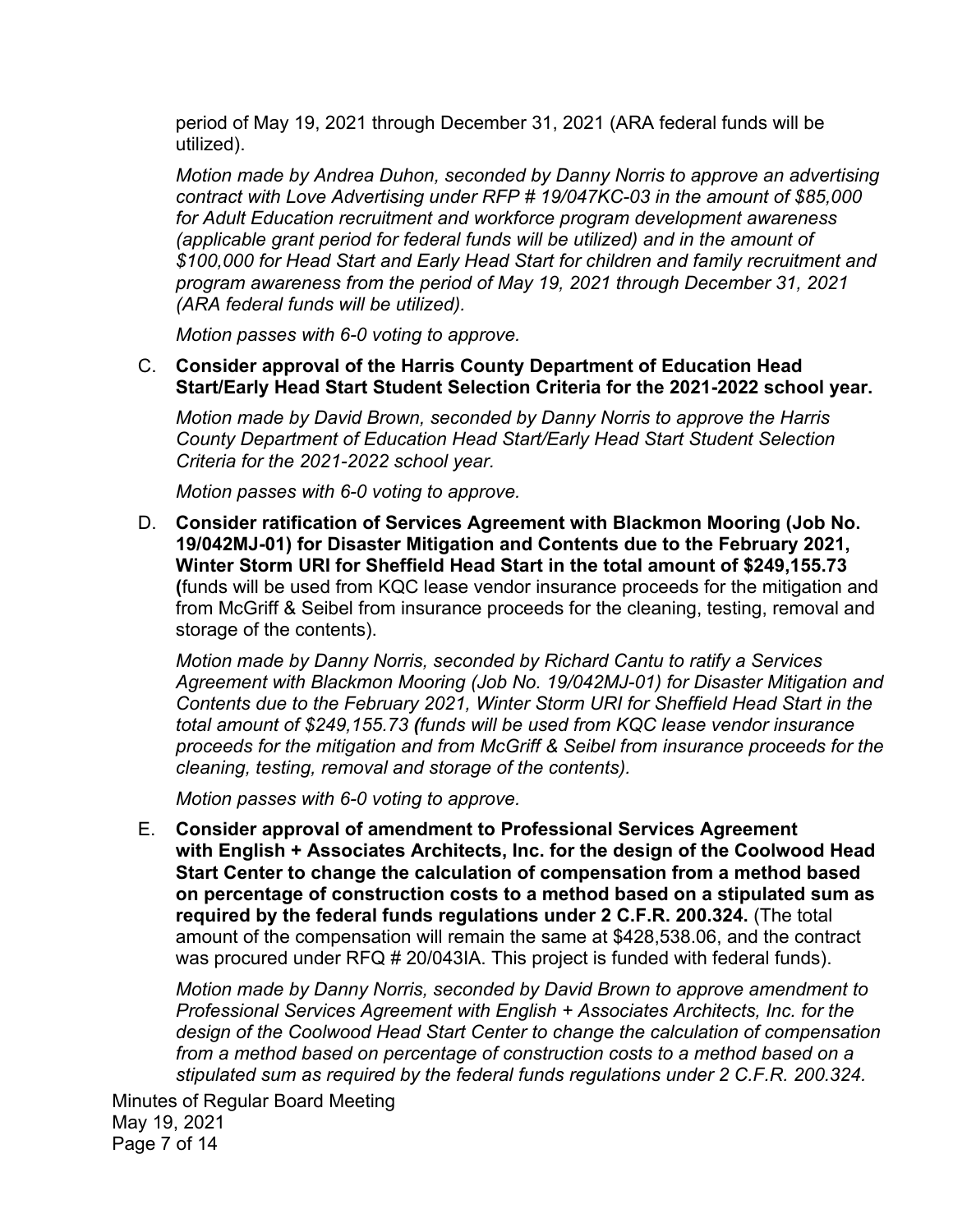*(The total amount of the compensation will remain the same at \$428,538.06, and the contract was procured under RFQ # 20/043IA. This project is funded with federal funds).* 

*Motion passes with 6-0 voting to approve.*

F. **Consider approval of English + Associates Architects, Inc. contract under RFQ # 20/043IA for the design of the Humble Early Head Start Center in the amount of \$53,173** (this project is funded with federal funds).

*Motion made by David Brown, seconded by Danny Norris to approve the English + Associates Architects, Inc. contract under RFQ # 20/043IA for the design of the Humble Early Head Start Center in the amount of \$53,173 (this project is funded with federal funds).* 

*Motion passes with 6-0 voting to approve.*

G. **Consider approval of amendment to the Professional Services Agreement (procured under RFQ 20/043IA) with English + Associates Architects, Inc. for the renovation of the Harris County Department of Education Administration building located at 6300 Irvington, to increase the amount from \$554,312.50 to \$755,971.84 (\$201,659.34 increase)** and adjust the projected schedule as outlined in the attachment (Contingency funds will be used from the project budget).

*Motion made by Danny Norris, seconded by Richard Cantu to approve an amendment to the Professional Services Agreement (procured under RFQ 20/043IA) with English + Associates Architects, Inc. for the renovation of the Harris County Department of Education Administration building located at 6300 Irvington, to increase the amount from \$554,312.50 to \$755,971.84 (\$201,659.34 increase) and adjust the projected schedule as outlined in the attachment (Contingency funds will be used from the project budget).* 

*Motion passes with 6-0 voting to approve.*

### H. **Consider election of President and Vice President of HCDE Board of Trustees**

*Motion made by Eric Dick, seconded by Amy Hinojosa to appoint Danny Norris as president, Richard Cantu as vice president, and Andrea Duhon as second vice president.* 

*Motion passes with 6-0 voting to approve Danny Norris as board president, Richard Cantu as vice president, and Andrea Duhon as second vice president.* 

### I. **Consider adoption of Resolution to discontinue face covering and social distancing requirements for HCDE.**

*This item was pulled from the agenda, and no action was taken on the item.* 

*The board entered into Executive Session at 2:58 p.m.*

Minutes of Regular Board Meeting May 19, 2021 Page 8 of 14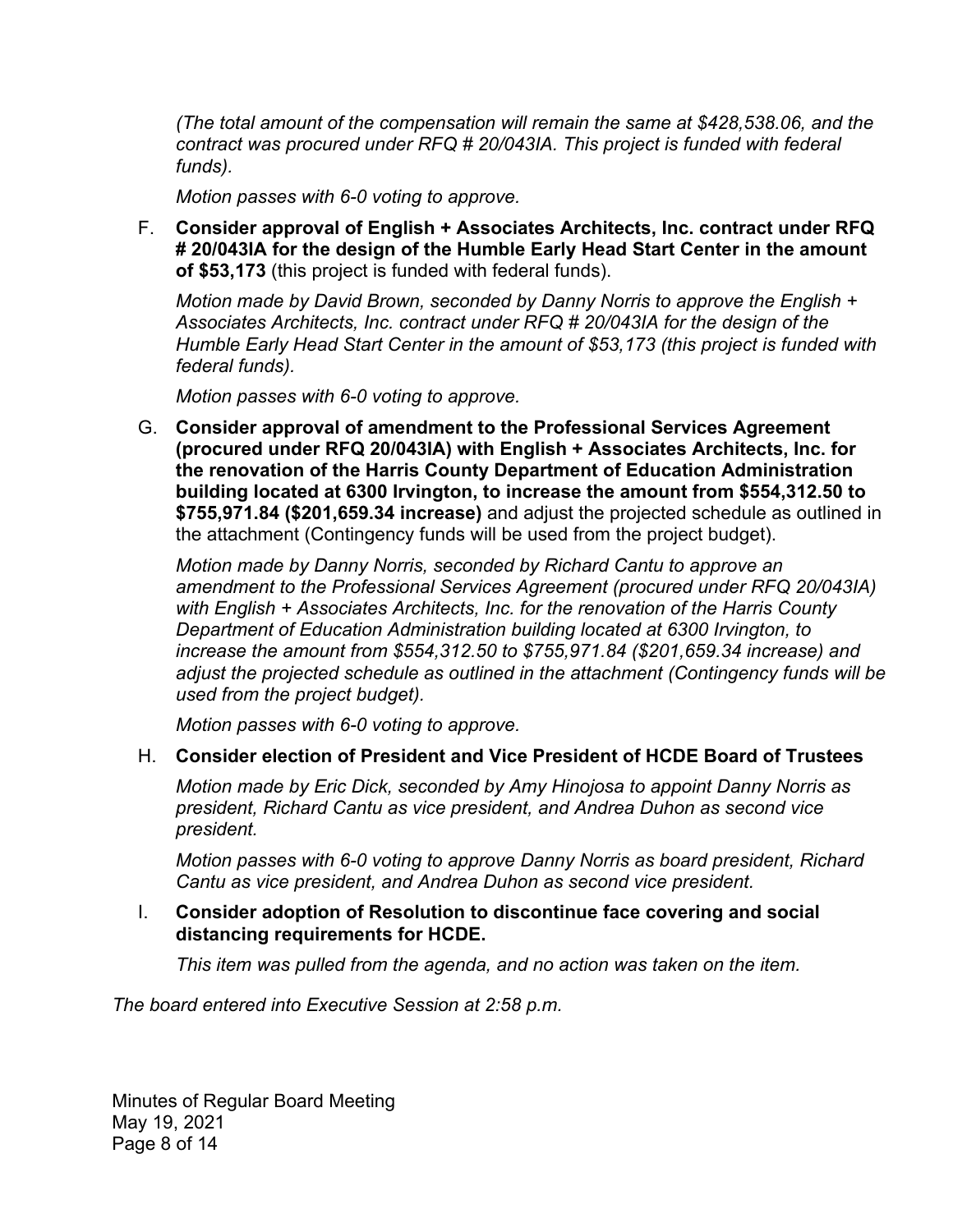- 8. **EXECUTIVE SESSION** Under the Texas Government Code pursuant to any and all purposes permitted by Sections 551.001-551.084, including, but not limited to: 551.071; 551.074
	- A. **Deliberate the appointment, employment, evaluation, reassignment, duties, discipline and/or dismissal of HCDE employees.**

### B. **Deliberate Superintendent's recommendation to award Non-Chapter 21 Contracts for 2021-2022**

Assistant Superintendent, Business Services Director, Center for Safe & Secure Schools Director, Information Technology Chief Accounting Officer, Business Services Chief of Staff, Administration Director, Research & Evaluation Director, Facilities Construction Chief Communication Officer, Technology Senior Director, School-Based Therapy Services Director, Records Management Director, Client Engagement Senior Director, Choice Partners Director, Communications Director, Purchasing Director, Adult Education Senior Director, Head Start Director, Facilities Maintenance Director, Grants Development Senior Director, Adult Education Director, CASE Executive Director, Human Resources Executive Director, Facilities

### C. **Deliberate Superintendent's recommendation to award Chapter 21 Contracts for 2021-2022**

Chapter 21 Probationary Contracts for campus personnel

4 Teachers, ABS East 1 Registered Nurse, ABS East 1 Principal, ABS East 1 Counselor, ABS East 4 Teachers, ABS West 1 Registered Nurse, ABS West 2 Teachers, Fortis Academy 3 Teachers, Highpoint School East

Chapter 21 Term Contracts for campus personnel

Minutes of Regular Board Meeting May 19, 2021 Page 9 of 14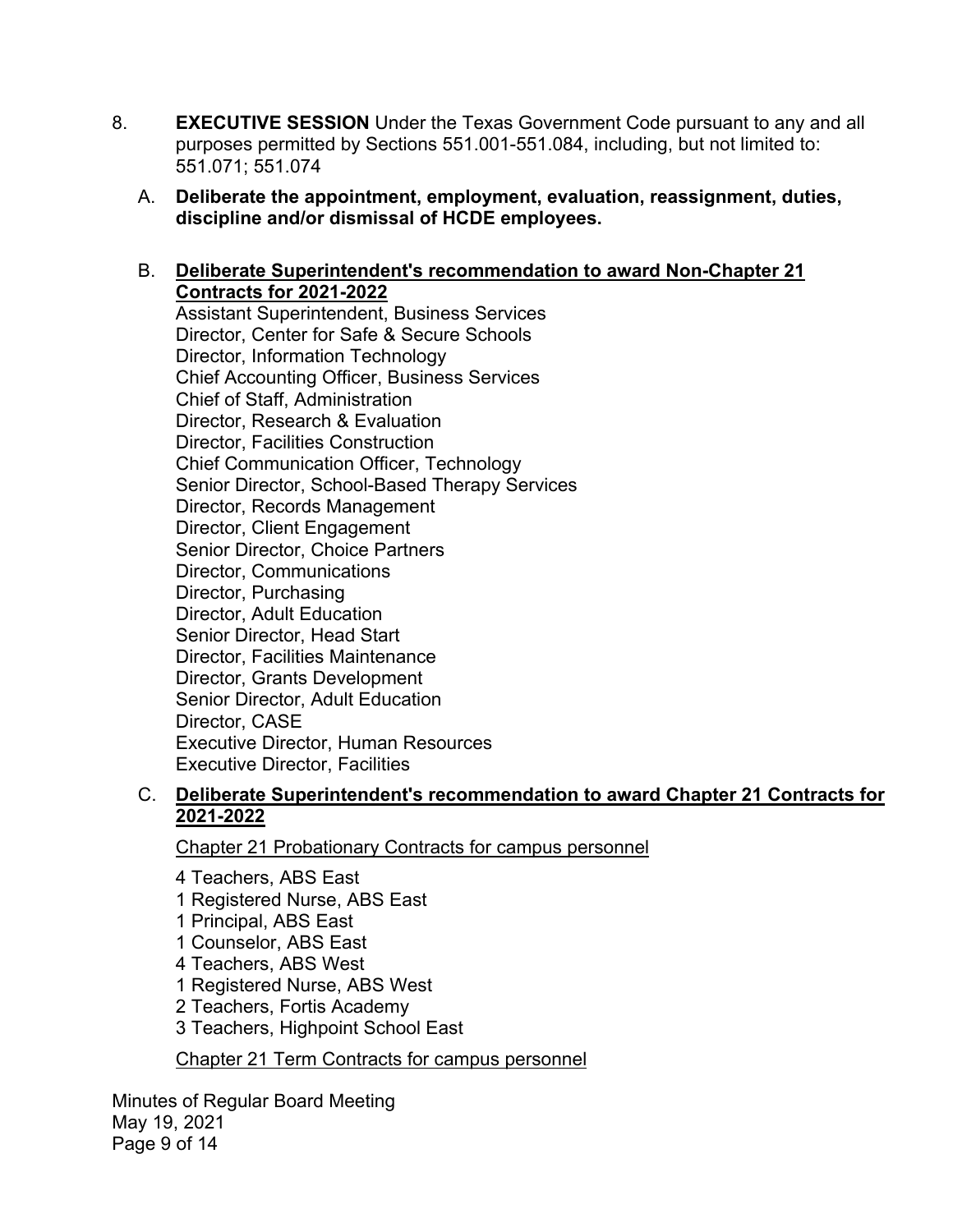8 Teachers, ABS East

2 Transition Specialists, ABS East

1 Behavior Intervention Specialist, ABS East

2 Assistant Principals, ABS East

2 Assistant Principals, ABS West

1 Counselor, ABS West

1 Principal, ABS West

11 Teachers, ABS West

1 Transition Specialist, ABS West

2 Teachers, Fortis Academy

1 Counselor, Fortis Academy

1 Registered Nurse, Fortis Academy

2 Assistant Principals, Highpoint School East

1 Counselor, Highpoint East

12 Teachers, Highpoint School East

3 Transition Specialists, Highpoint School East

1 Registered Nurse, Highpoint School East

Chapter 21 Probationary Contracts for non-campus personnel

1 Assistant Superintendent, Administration

1 Compliance & Technical Support Officer, Schools

1 Instructional Coach, Schools

1 Leadership Development Officer, Educator Certification and Advancement

1 Manager, Teaching and Learning Center

1 Senior Director, Schools

Chapter 21 Term Contracts for non-campus personnel

1 Assistant Superintendent, Administration

1 Curriculum Compliance Officer, Educator Certification and Advancement

1 Director, Educator Certification and Advancement

1 Curriculum & Compliance Services Director, Schools

1 Curriculum Director, Math, Teaching and Learning Center

1 Curriculum Director, ELA, Teaching and Learning Center

1 Director, Special Projects, Teaching and Learning Center

1 Curriculum Director, Digital Education & Innovation, Teaching and Learning Center

Chapter 21 Probationary Contract Terminations

7 Teachers, ABS East

4 Teachers, ABS West

1 Teacher, Highpoint School East

*Amy Hinojosa exited the room at 3:31 p.m.* 

*The Board entered into Open Session at 3:31 p.m.* 

9. **RECONVENE** for possible action on items discussed in executive session

Minutes of Regular Board Meeting May 19, 2021 Page 10 of 14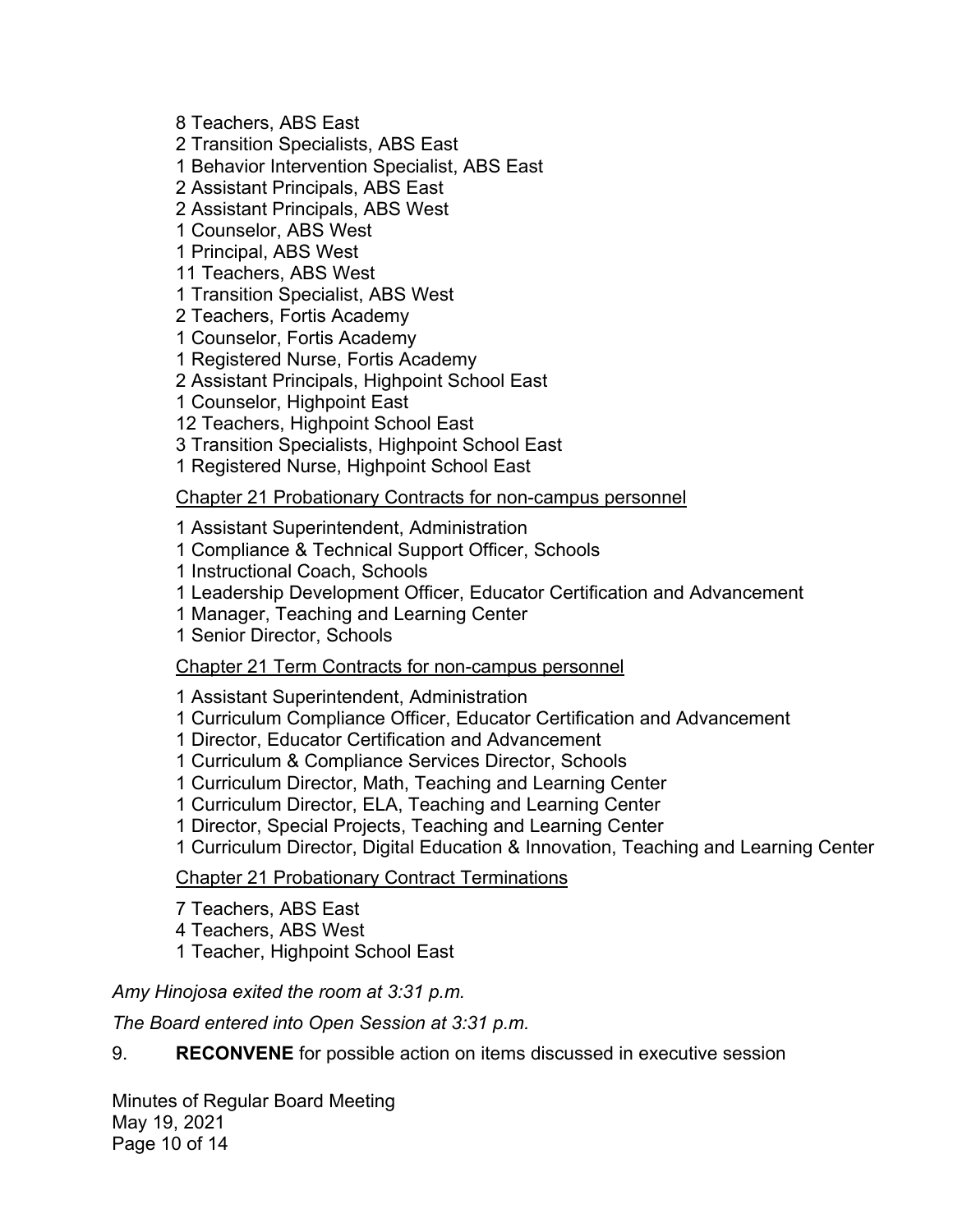### A. **Consider approval of Superintendent's recommendation to award Non-Chapter 21 Contracts for 2021-2022**

Assistant Superintendent, Business Services Director, Center for Safe & Secure Schools Director, Information Technology Chief Accounting Officer, Business Services Chief of Staff, Administration Director, Research & Evaluation Director, Facilities Construction Chief Communication Officer, Technology Senior Director, School-Based Therapy Services Director, Records Management Director, Client Engagement Senior Director, Choice Partners Director, Communications Director, Purchasing Director, Adult Education Senior Director, Head Start Director, Facilities Maintenance Director, Grants Development Senior Director, Adult Education Director, CASE Executive Director, Human Resources Executive Director, Facilities

*Motion made by Richard Cantu, seconded by Eric Dick to approve the Superintendent's recommendation to award Non-Chapter 21 Contracts for 2021-2022, as presented.* 

*Motion passes with 5-0 voting to approve the Superintendent's recommendation to award Non-Chapter 21 Contracts for 2021-2022, as presented.* 

*Amy Hinojosa was out of the room and did not vote on item 9.A.* 

Minutes of Regular Board Meeting May 19, 2021 Page 11 of 14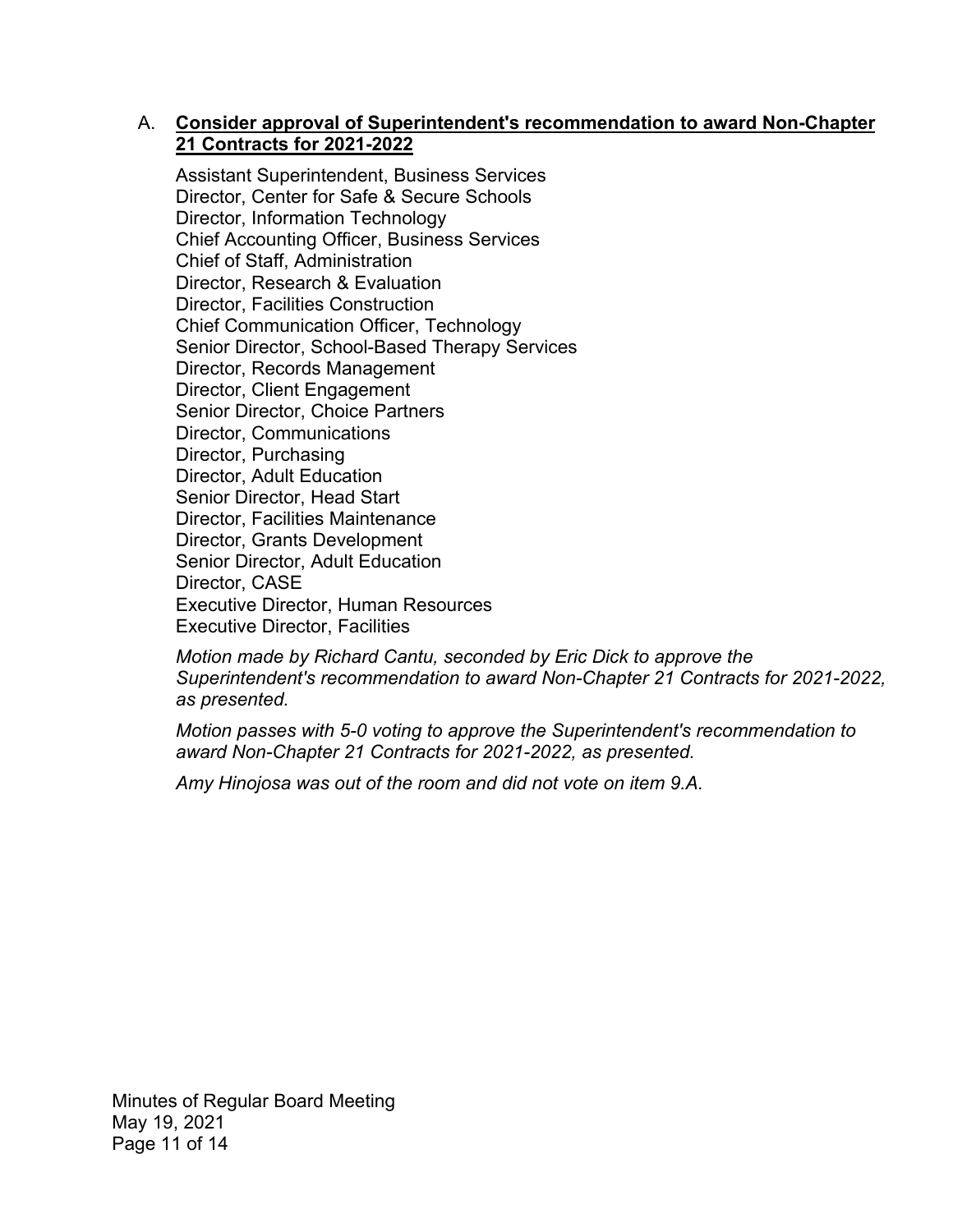### B. **Consider approval of Superintendent's recommendation to award Chapter 21 Contracts for 2021-2022**

Chapter 21 Probationary Contracts for campus personnel

4 Teachers, ABS East

1 Registered Nurse, ABS East

1 Principal, ABS East

1 Counselor, ABS East

4 Teachers, ABS West

1 Registered Nurse, ABS West

2 Teachers, Fortis Academy

3 Teachers, Highpoint School East

Chapter 21 Term Contracts for campus personnel

8 Teachers, ABS East

2 Transition Specialists, ABS East

1 Behavior Intervention Specialist, ABS East

2 Assistant Principals, ABS East

2 Assistant Principals, ABS West

1 Counselor, ABS West

1 Principal, ABS West

11 Teachers, ABS West

1 Transition Specialist, ABS West

2 Teachers, Fortis Academy

1 Counselor, Fortis Academy

1 Registered Nurse, Fortis Academy

2 Assistant Principals, Highpoint School East

1 Counselor, Highpoint East

12 Teachers, Highpoint School East

3 Transition Specialists, Highpoint School East

1 Registered Nurse, Highpoint School East

Chapter 21 Probationary Contracts for non-campus personnel

1 Assistant Superintendent, Administration

1 Compliance & Technical Support Officer, Schools

1 Instructional Coach, Schools

1 Leadership Development Officer, Educator Certification and Advancement

1 Manager, Teaching and Learning Center

1 Senior Director, Schools

Chapter 21 Term Contracts for non-campus personnel

1 Assistant Superintendent, Administration

1 Curriculum Compliance Officer, Educator Certification and Advancement

1 Director, Educator Certification and Advancement

1 Curriculum & Compliance Services Director, Schools

1 Curriculum Director, Math, Teaching and Learning Center

Minutes of Regular Board Meeting May 19, 2021 Page 12 of 14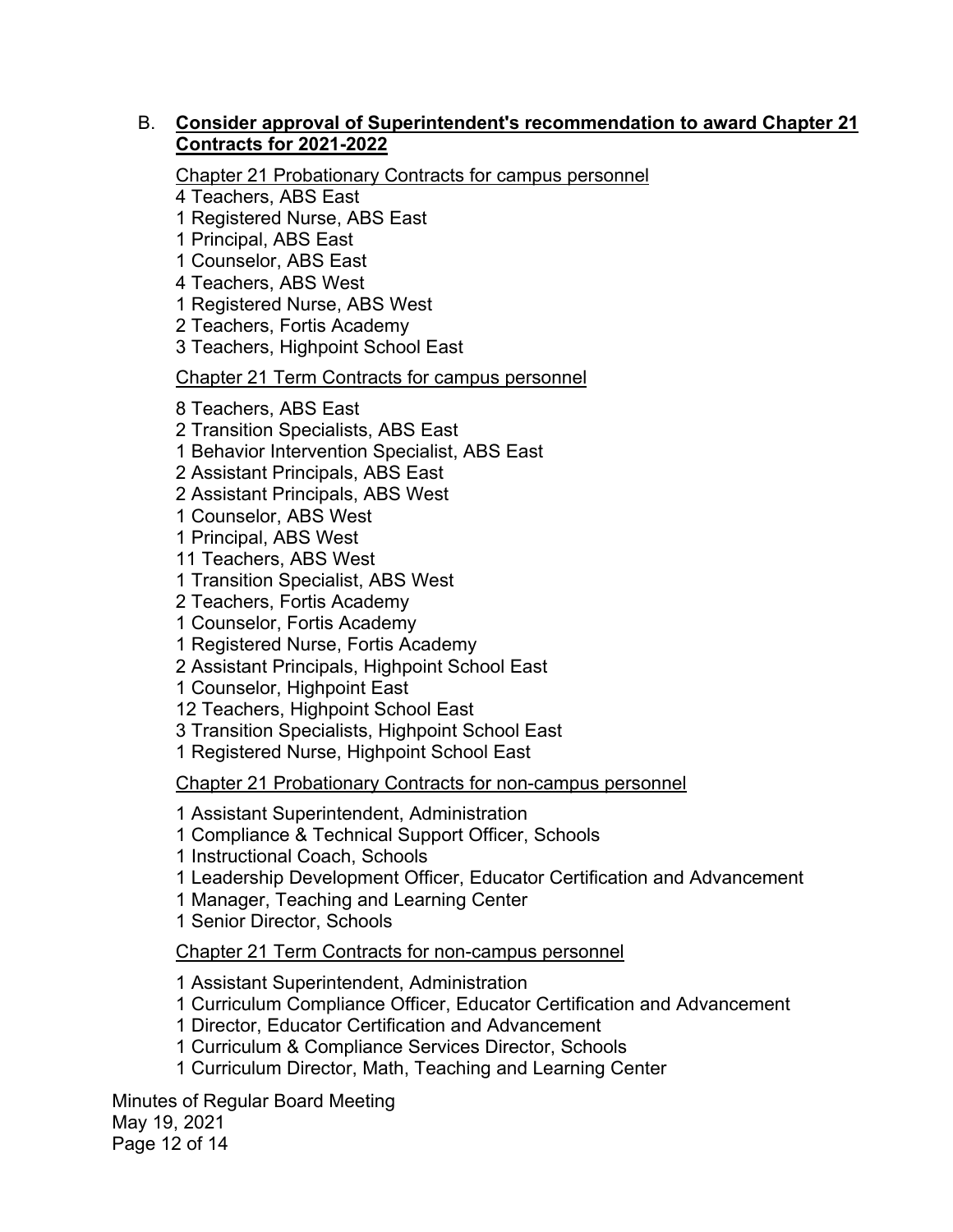1 Curriculum Director, ELA, Teaching and Learning Center

1 Director, Special Projects, Teaching and Learning Center

1 Curriculum Director, Digital Education & Innovation, Teaching and Learning Center

*Amy Hinojosa returned to the room at 3:33 p.m.* 

*Motion made by Richard Cantu, seconded by David Brown to approve the Superintendent's recommendation to award Chapter 21 Contracts for 2021-2022, as presented.* 

*Motion passes with 6-0 voting to approve the Superintendent's recommendation to award Chapter 21 Contracts for 2021-2022, as presented.* 

Chapter 21 Probationary Contract Terminations, as modified by Administration:

1 Teachers, ABS East 2 Teachers, ABS West

*Motion made by Richard Cantu, seconded by David Brown to terminate the following Chapter 21 probationary contracts at the end of the contract period in the best interest of the Department and direct the Superintendent or his designee to deliver written notices of termination to the affected employees pursuant to Board policy and law:*

*1 Teacher, ABS East 2 Teachers, ABS West* 

*Motion passes with 6-0 voting to terminate.* 

#### 10. **Discussion and possible action regarding future agenda items**

*Eric Dick would like the administration to work on the items discussed in the Government Relations committee and would like to have another committee meeting.* 

#### 11. **INFORMATION ITEMS**

### A. **Human Resources Information Items**

- B. **Employee Count**
- C. **Submission of a grant proposal to Dollar General Literacy Foundation via the Education Foundation of Harris County in the amount of \$3,939.33 for all four schools in the Schools Division.** Requested funds will cover expenses to purchase instructional materials, classroom library sets and 111 books and novels.
- D. **Submission of grant application in the amount of \$7,020 to Bank of Texas/Bank of Oklahoma Financial via Education Foundation of Harris County to support Head Start's REAL SuperMENtors Read program**, which focuses on literacy skills. Requested funds will serve 195 students.
- E. **Submission of two \$4,700 micro-grant requests totaling \$9,400 to Educators of America to purchase two 3D printers to enhance student engagement and achievement at Academic and Behavior School West and Highpoint School East.** A total of 138 students will benefit from this project in 2021.

Minutes of Regular Board Meeting May 19, 2021 Page 13 of 14